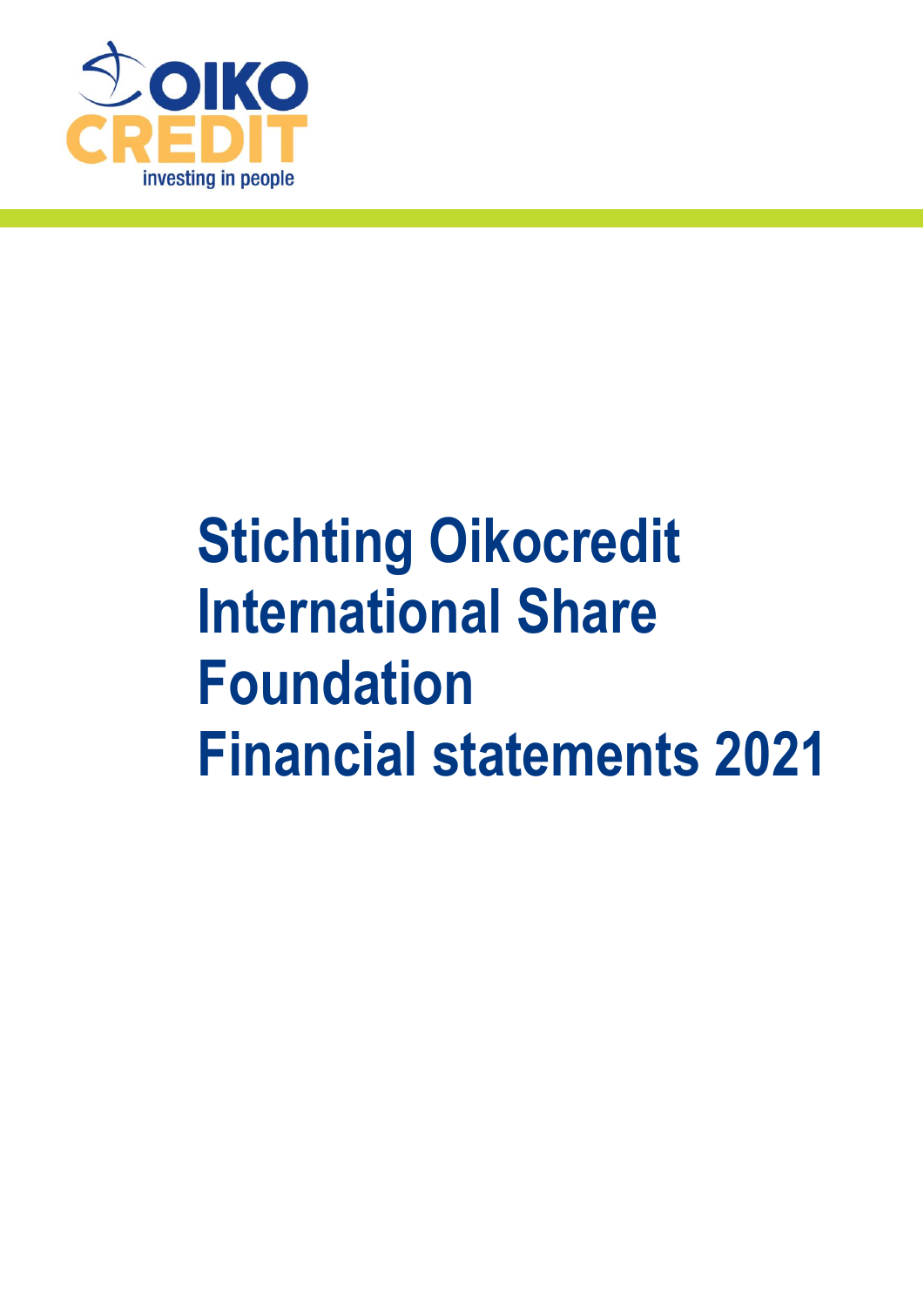# **Contents Financial statements 2021**

| <b>Board report</b>                                                 | $\mathbf 2$ |
|---------------------------------------------------------------------|-------------|
| <b>Financial statements 2021</b>                                    |             |
| Balance sheet as at 31 December 2021                                | 4           |
| Income statement for the year 2021                                  | 5           |
| <b>General information</b>                                          | 6           |
| <b>Accounting policies</b>                                          | 6           |
| Member capital in the Cooperative, depository receipts and dividend | 7           |
| <b>Risk factors</b>                                                 | 10          |
| Notes to the balance sheet                                          | 11          |
| Notes to the income statement                                       | $12 \,$     |
| <b>Other information</b>                                            | 13          |
| <b>Auditor's report</b>                                             | 14          |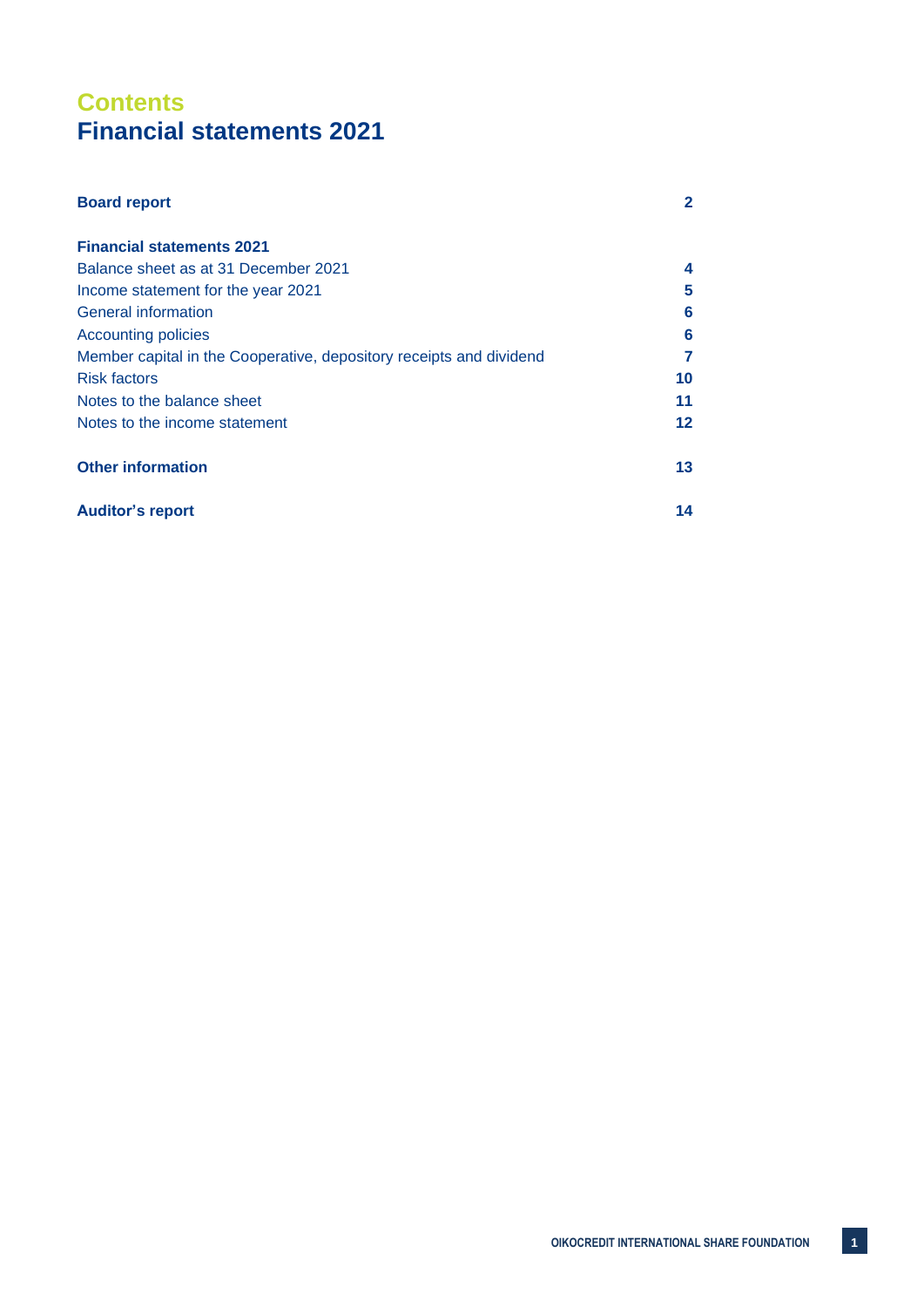# **Board report**

#### **Developments during 2021 and outlook for 2022**

Stichting Oikocredit International Share Foundation (the Share Foundation) is a foundation incorporated under the laws of the Netherlands. It functions as an administrative office (*Stichting Administratiekantoor*) of OIKOCREDIT, Ecumenical Development Cooperative Society U.A. (the Cooperative or Oikocredit) for the sole purpose of issuing depository receipts.

The main purpose of the Share Foundation is to provide additional investment opportunities for legal and natural persons who would like to participate in the Cooperative to support Oikocredit's mission through investing but who do not meet the criteria to become members.

The following persons were members of the Share Foundation's board of directors as at 31 December 2021: Mr J. Berezo (Spain) Mr F. J. Boschert (Germany) Mr K. Löffler (Germany)

In 2021, the amount outstanding in depository receipts issued by the Share Foundation decreased by € 6.2 million and amounts to € 222.3 million. In the same period, the Share Foundation divested € 6.2 million in member capital of the Cooperative.

At 31 December 2021 the Share Foundation employed 2.9 full-time equivalents, all based in the registered branch in Austria.

The Share Foundation's financial administration for the issuance of the depository receipts and related matters are carried out on behalf of the Share Foundation by the staff of the Cooperative following a service level agreement between the Share Foundation and the Cooperative. In accordance with this agreement, the Cooperative bears the costs for the administrative services provided to the Share Foundation pursuant to the service level agreement. These costs include compliance costs related to the offering of depository receipts; audit fees; investor administration activities; office expenses; applicable taxes including taxes in connection with the distribution of dividend or other distributions received on the shares; and sundries. Costs that are borne by the Share Foundation include charges by registries of commerce in the jurisdictions where the Share Foundation is present and bank charges in relation to the Share Foundation's bank accounts.

In 2021, the Share Foundation continued working on improving the processes for investor onboarding and account monitoring and standardising them across the Share Foundation jurisdictions where depository receipts are offered. Particular attention continued to be placed on the compliance with customer due diligence requirements. To improve investor experience and ease administration, the Share Foundation pursued transferring investors, particularly those in Spain, from being serviced via paper processes to MyOikocredit, the online account management application.

On 2 June 2021, the Share Foundation ceased its offering in the United Kingdom and the Republic of Ireland, following the change of the regulatory regime in the UK in the aftermath of Brexit, which also made it challenging to maintain the viability of the offering in the Republic of Ireland. Investors from the UK and the Republic of Ireland, next to investors from Canada (where the Share Foundation ceased its offering at the end of 2020) will continue to be serviced with respect to requests for redemptions, but no new issuance will take place, including reinvestment of dividend, if any.

The Share Foundation board continued its focus on good governance and adopted an updated conflicts of interest policy.

Finally, the Share Foundation board participated as a sounding stakeholder in the Cooperative's project to review and update Oikocredit's capital-raising model to make it: more resilient in the face of evolving financial markets regulations, less complex and more transparent overall. The new model is not expected to impact the economic entitlements of the Share Foundation investors. Oikocredit is expected to finalise the proposed model and begin implementation in 2022.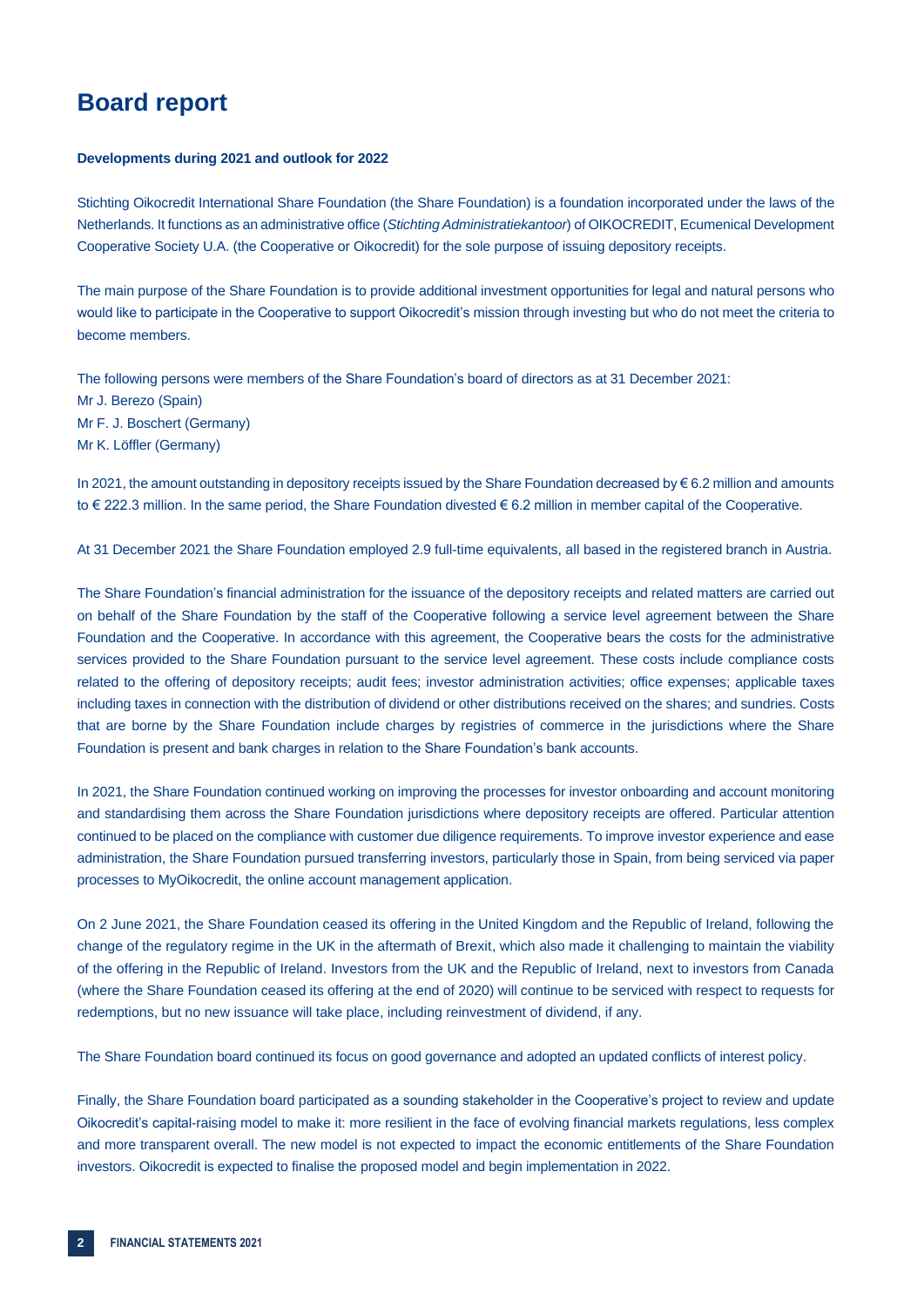In 2022, the Share Foundation will engage with Oikocredit to implement the new capital-raising model and continue its focus on ensuring best practice onboarding and monitoring processes for investor accounts.

Amersfoort, 15 March 2022

\_\_\_\_\_\_\_\_\_\_\_\_\_\_\_\_\_\_\_\_\_\_\_\_\_\_\_\_\_

J. Berezo F. J. Boschert

\_\_\_\_\_\_\_\_\_\_\_\_\_\_\_\_\_\_\_\_\_\_\_\_\_\_\_\_\_ \_\_\_\_\_\_\_\_\_\_\_\_\_\_\_\_\_\_\_\_\_\_\_\_\_\_\_\_\_

K. Löffler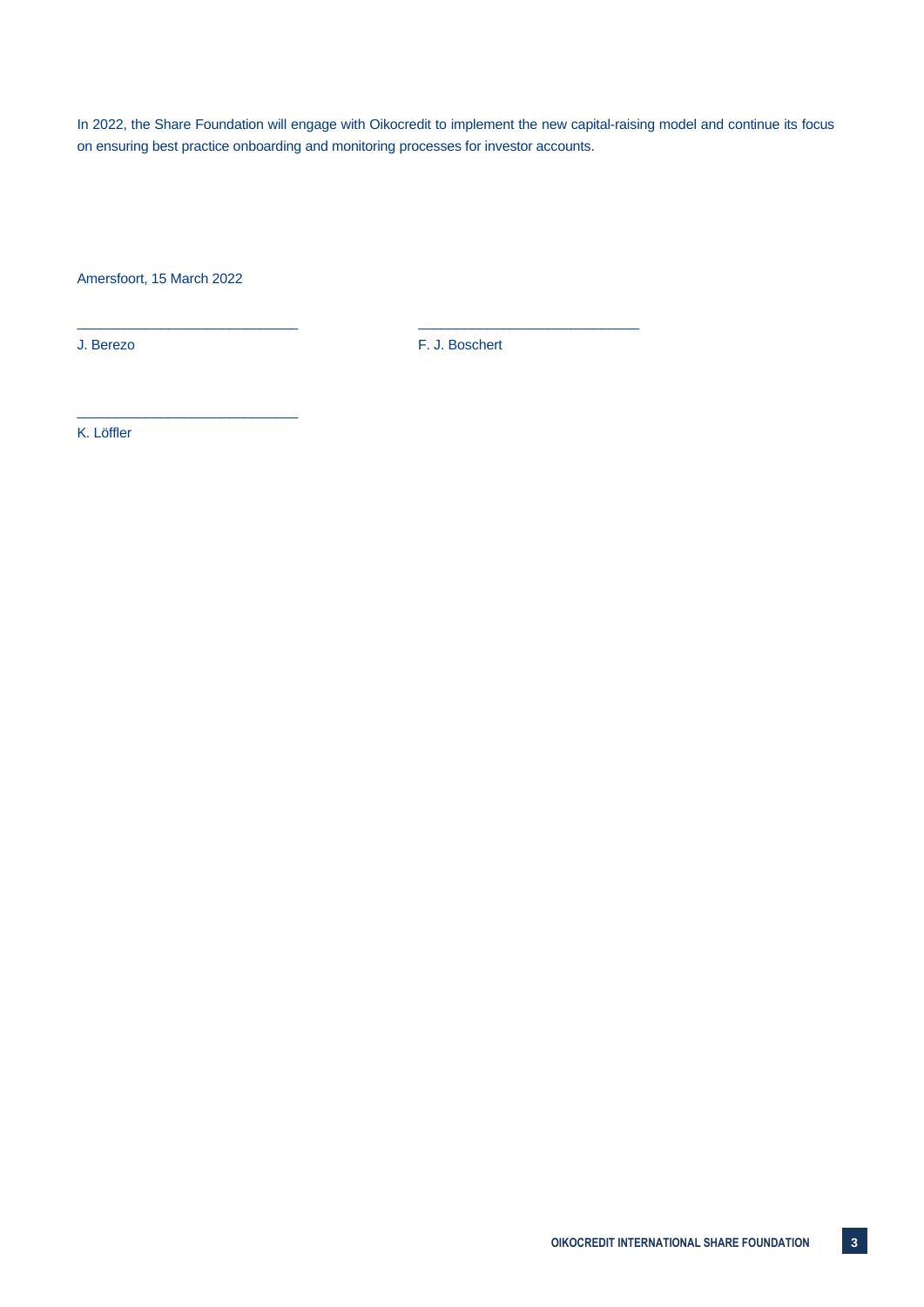# **Balance sheet as at 31 December 2021**

**(After appropriation of net income)**

| <b>Notes</b>   |                                                                  | 31/12/21          | 31/12/20          |
|----------------|------------------------------------------------------------------|-------------------|-------------------|
|                |                                                                  | €,000             | 6,000             |
|                | <b>ASSETS</b>                                                    |                   |                   |
|                | <b>Non-current assets</b>                                        |                   |                   |
|                | Member capital in the Cooperative                                | p.m. <sup>1</sup> | p.m. <sup>1</sup> |
|                |                                                                  |                   |                   |
|                | <b>Current assets</b>                                            |                   |                   |
|                | <b>Receivables</b>                                               | 10                | 12                |
|                | Cash and banks                                                   | 3,051             | 2,763             |
|                | <b>Total current assets</b>                                      | 3,061             | 2,775             |
|                | <b>Total assets</b>                                              | 3,061             | 2,775             |
|                |                                                                  |                   |                   |
|                | <b>EQUITY AND FUNDS</b>                                          |                   |                   |
| $\mathbf{1}$   | General reserve                                                  | (15)              | 10                |
|                | Result for the year                                              |                   | (25)              |
|                | <b>Total reserves and funds</b>                                  | (15)              | (15)              |
|                |                                                                  |                   |                   |
|                | <b>LIABILITIES</b>                                               |                   |                   |
|                | <b>Non-current liabilities</b>                                   |                   |                   |
|                | Depository receipts                                              | p.m. <sup>1</sup> | p.m. <sup>1</sup> |
|                |                                                                  |                   |                   |
|                | <b>Current liabilities</b>                                       |                   |                   |
| $\overline{2}$ | Payable to investors                                             | 1,135             | 1,468             |
| $\sqrt{3}$     | Payable to the Cooperative                                       | 1,931             | 1,287             |
| $\overline{4}$ | Payable to Stichting Oikocredit International Support Foundation | ۰                 | 35                |
|                | Other current liabilities                                        | 10                |                   |
|                | <b>Total current liabilities</b>                                 | 3,076             | 2,790             |
|                | <b>Total liabilities</b>                                         | 3,061             | 2,775             |

<sup>1</sup> The euro amounts related to the member capital in the Cooperative and the depository receipts of the Share Foundation are not shown on balance in the annual report of the administration office (*Stichting Administratiekantoor*), because the entitlement to economic benefits (e.g. dividend and value of invested capital) of the shares is with the holders of the depository receipts. The dividend received from the Cooperative and paid to the investors is also not included in the income statement.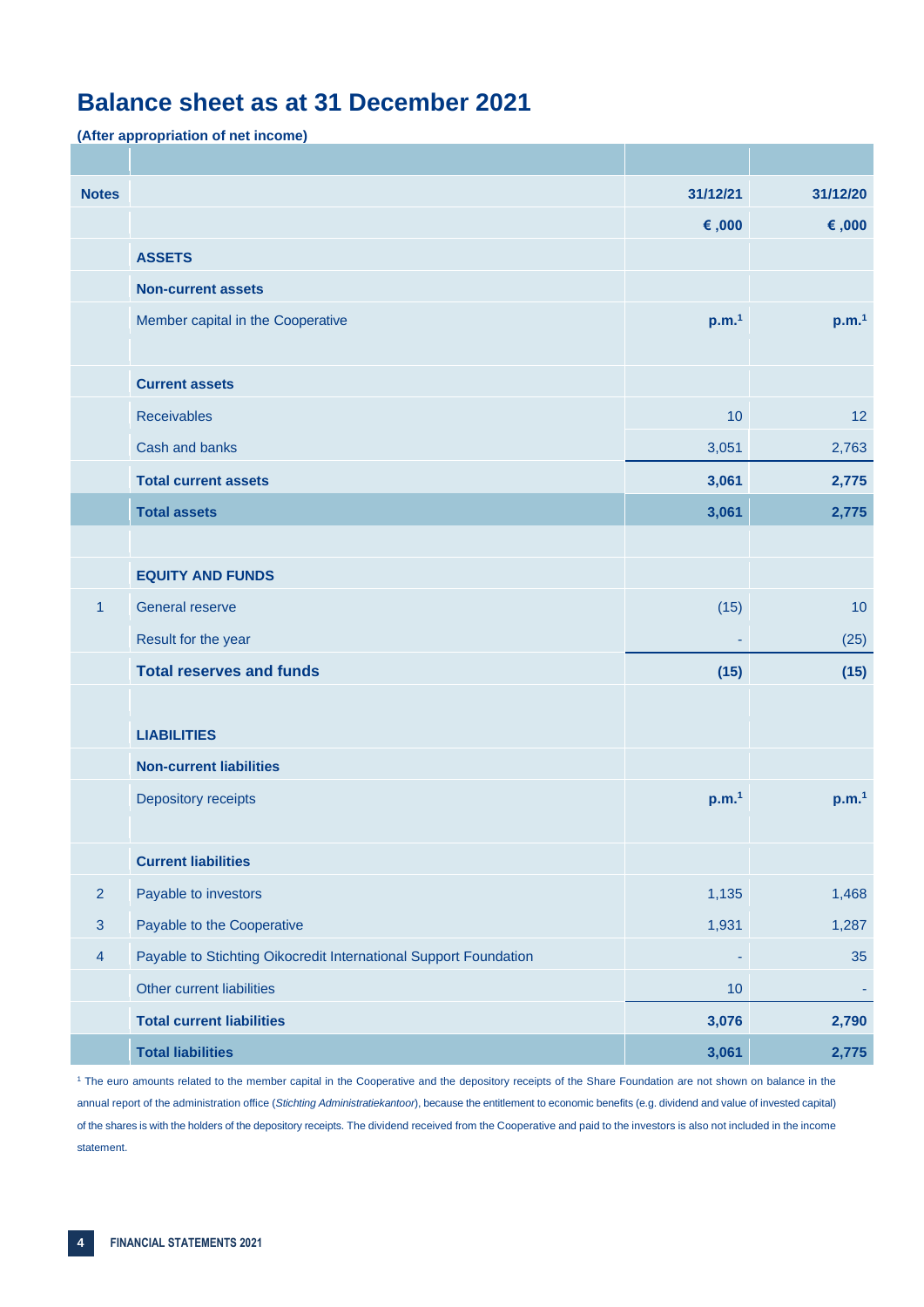# **Income statement for the year 2021**

| <b>Notes</b>   |                                                      | 2021  | 2020  |
|----------------|------------------------------------------------------|-------|-------|
|                |                                                      | €,000 | €,000 |
|                | <b>INCOME</b>                                        |       |       |
|                | Interest income                                      | ٠     |       |
| $\overline{7}$ | Compensation personnel expenses from the Cooperative | 181   | 169   |
| $6\phantom{1}$ | Exchange rate differences                            |       | (22)  |
|                | <b>Total income</b>                                  | 181   | 147   |
|                |                                                      |       |       |
|                | <b>EXPENSES</b>                                      |       |       |
| $\overline{7}$ | Personnel expenses                                   | (181) | (169) |
| 8              | General and other expenses                           |       | (3)   |
|                | <b>Total expenses</b>                                | (181) | (172) |
|                |                                                      |       |       |
|                | <b>RESULT FOR THE YEAR</b>                           |       | (25)  |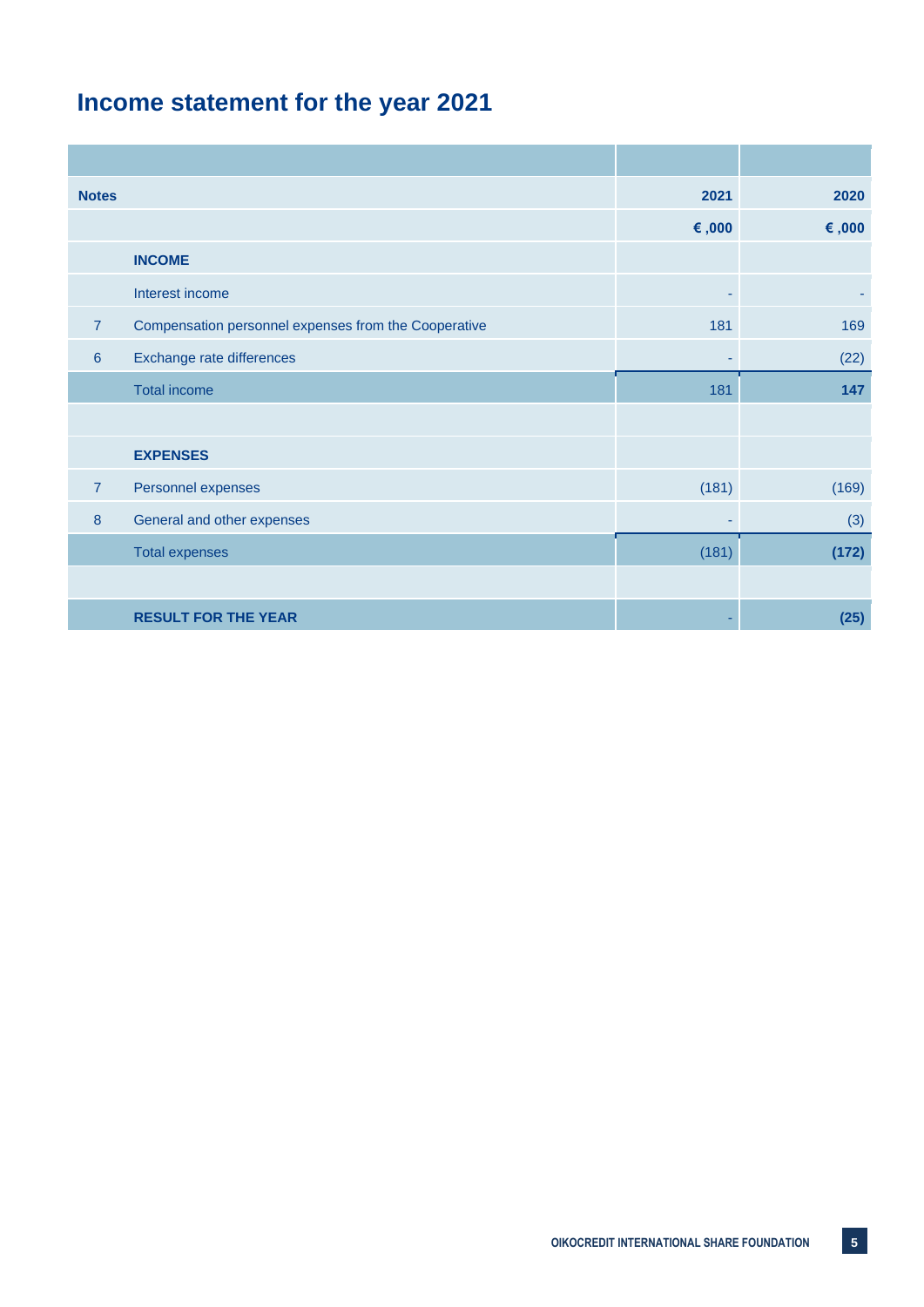## **General information**

#### **Description of organisation**

The Share Foundation offers depository receipts for shares in the Cooperative. The Share Foundation is a foundation incorporated under the laws of the Netherlands and functions as an administrative office (*Stichting Administratiekantoor*) of the Cooperative for the sole purpose of issuing depository receipts. The Share Foundation was established on 10 March 1995 for an indefinite period of time. The Share Foundation has its statutory seat and office in Amersfoort and its head office at Berkenweg 7 (3818 LA) in Amersfoort. The Share Foundation is registered at the Chamber of Commerce under number 41190347.

The Cooperative is a cooperative society with excluded liability (*coöperatie met uitsluiting van aansprakelijkheid*) <sup>1</sup> incorporated in the Netherlands and operating under Dutch law. The Cooperative has its statutory office in Amersfoort and its head office at Berkenweg 7 (3818 LA) in Amersfoort. The Cooperative is registered at the Chamber of Commerce under number 31020744. The Legal Entity Identifier of the Cooperative is 724500O951PB3SFR7U57.

The Cooperative was founded in 1975 to provide churches and church-related organisations with an ethical investment channel. The Share Foundation is a member of the Cooperative and a special type of a Support Association. The members of the Cooperative provide the capital for the Cooperative. The main purpose of the Share Foundation is to provide additional investment opportunities for legal and natural persons who would like to participate in the Cooperative to support Oikocredit's mission through investing, but do not meet the criteria to become members. Only the members of the Cooperative are permitted to hold shares in the Cooperative. To achieve its purpose, the Share Foundation functions as an administrative office (*Stichting Administratiekan*toor) of the Cooperative. The Share Foundation conducts no activities other than acquiring and administering shares in the interest of the holders (*ten titel van beheer*), issuing depository receipts to the holders and activities directly related to the foregoing.

Effective as of 1 January 2021, the Share Foundation signed a service level agreement with the Cooperative, which replaced the previous agreement. The Cooperative will bear the costs of the Share Foundation as its own costs and third parties will invoice these costs to the Cooperative only. Pursuant to this agreement, the Cooperative will perform all activities related to the administration of depository receipts and bear the related costs as its own costs.

In 2021 the Share Foundation actively offered depository receipts in Austria, France, Italy, Spain and Sweden, and in Ireland and the United Kingdom until 2 June 2021.

## **Accounting policies**

#### **General information**

The financial statements have been prepared in accordance with the statutory provisions of Part 9, Book 2, of the Netherlands Civil Code and the Guidelines for Annual Reporting in the Netherlands as issued by the Dutch Accounting Standards Board. Assets and liabilities are stated at historical cost, unless stated otherwise.

The financial statements are denominated in euro. The balance sheet and income statement include references to the notes. Income and costs are recognised on an accrual basis. These financial statements have been prepared under the going concern assumption.

#### **Comparative figures**

The accounting policies have been consistently applied to all the years presented.

<sup>1</sup> "Excluded liability" means that members' liability for the obligations of the Cooperative is limited to the funds they have invested through the purchase of shares.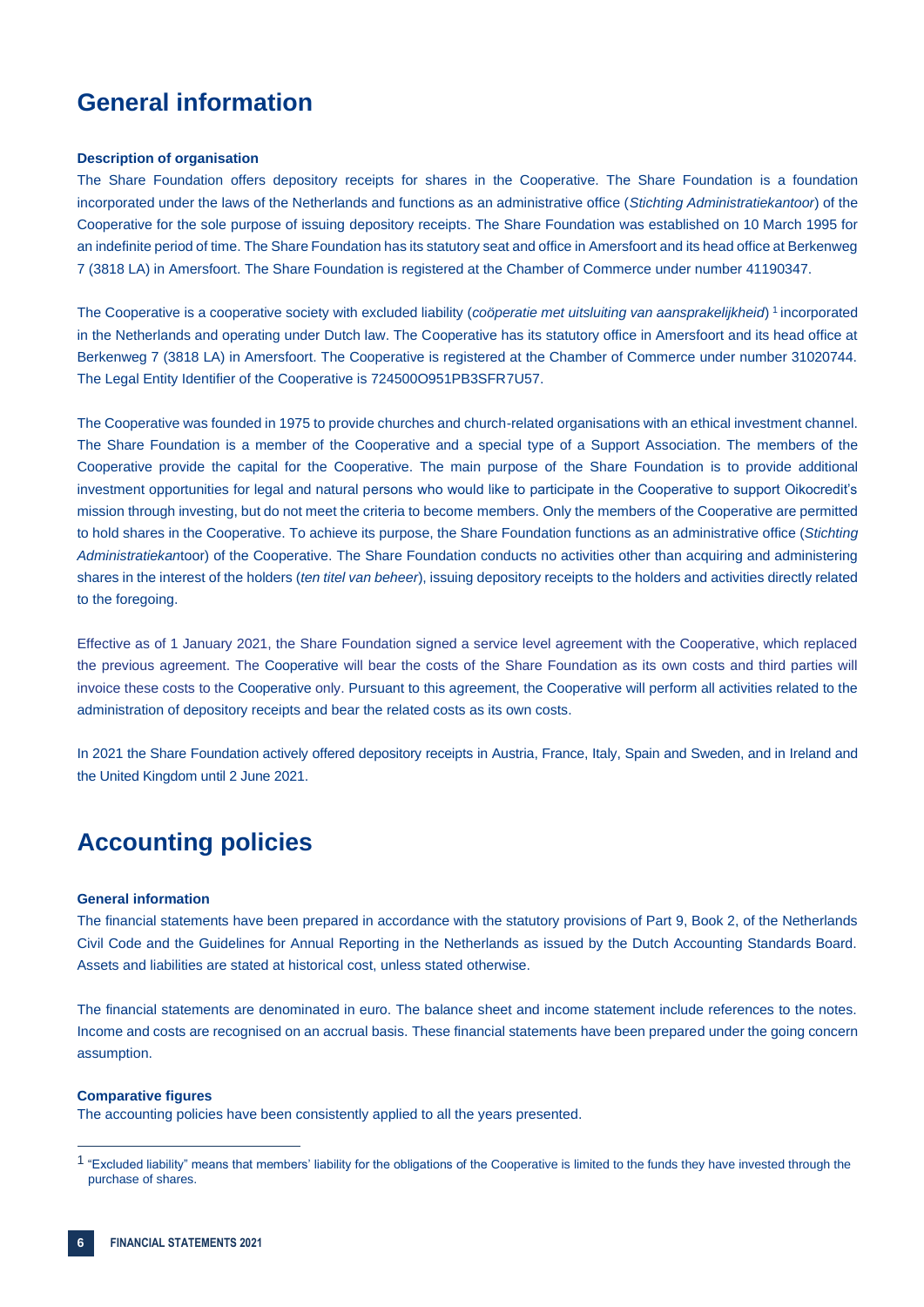#### **Foreign currencies**

The financial statements are presented in euro, which is the functional and presentation currency of the Share Foundation. Management considers the euro the currency that most faithfully represents the economic effect of the underlying transactions, events and conditions. The euro is the currency in which the Share Foundation measures its performance and reports its results, as well as the currency in which it predominantly receives subscriptions from its investors.

Foreign currency transactions in the reporting period are translated into the functional currency using the exchange rates prevailing at the dates of the transactions.

Monetary assets and liabilities denominated in foreign currencies are translated at the rate of exchange prevailing at the balance sheet date.

Translation differences on non-monetary assets held at cost are recognised using the exchange rates prevailing at the dates of the transactions.

#### **Taxes**

The Share Foundation is not liable for corporate income tax and value added taxes in the Netherlands.

## **Member capital in the Cooperative, depository receipts and dividend**

#### **Member capital in the Cooperative**

The member capital in the Cooperative and the depository receipts are off-balance-sheet items. The investment in member capital in the Cooperative fully relates to the depository receipts.

On 1 September 2020 the Cooperative implemented its member share issuance and redemption policy. Following this implementation, the Share Foundation submits to the Cooperative requests for issuance and redemption of member shares that match in quantity the total requests the Share Foundation has received during a calendar month from the Share Foundation's investors to have depository receipts issued or redeemed. The Cooperative decides whether to honour issuance and redemption requests received in a calendar month from its members, including the Share Foundation, on the fifth working day of the following month. When the Cooperative decides to honour the issuance and redemption requests of its members, the Share Foundation invests and redeems the member shares corresponding to the requests for issuance and redemption of depository receipts by the Share Foundation's investors in the applicable calendar month, and simultaneously issues and redeems these depository receipts. The issuance and redemption orders of the member shares and the depository receipts are registered as of the first of the month in which the Cooperative took the decision. This means that requests for issuance and redemption of shares, and respectively depository receipts, received during December 2021 will be registered as of 1 January 2022. On 7 January 2022 the Cooperative gave the approval to issue and redeem the requests submitted in December 2021.

Since the implementation of the member share issuance and redemption policy, there are no differences occurring anymore between the member capital in the Cooperative held by the Share Foundation and depository receipts issued to the Share Foundations investors. The member capital is revalued at the foreign currency exchange rate prevailing at the balance sheet date.

*Voting rights*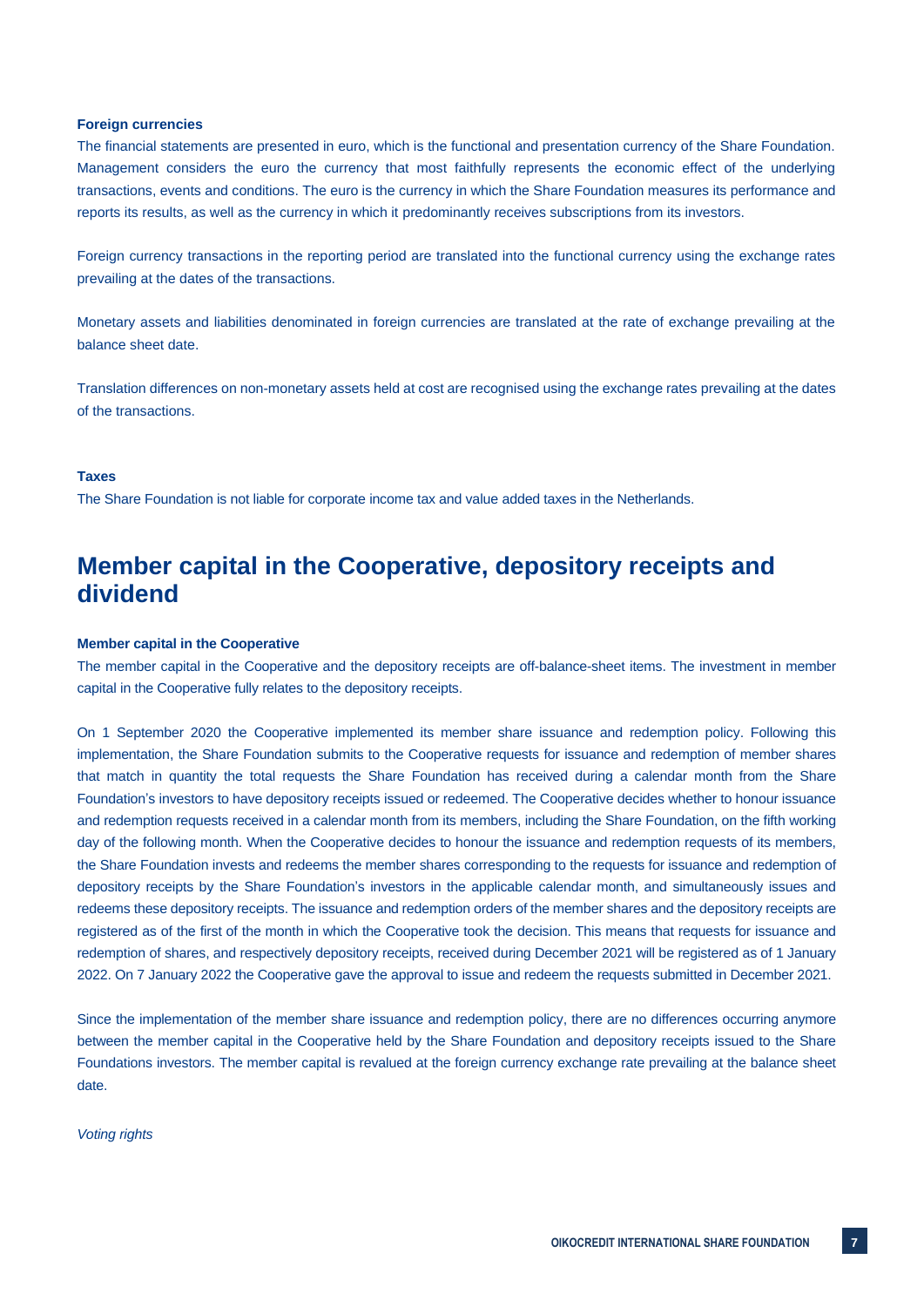Like all members of the Cooperative, the Share Foundation has one vote at the General Meeting of the Cooperative. There are no different voting rights in relation to major shareholders, if any. The Share Foundation will pass on all dividend or other distributions received by it on the shares to the depository receipt holders.

#### *Redemption rights*

Shares can be redeemed to the Share Foundation by the Cooperative taking into account the conditions mentioned in Article 13 of the Articles of Association of the Cooperative and the further elaboration thereof in the member share issuance and redemption policy of the Cooperative.

#### *Dividend*

Dividend and other shareholders' rights date from the moment the shares are issued. All shares entitle the holder to a dividend proportional to the nominal value of the shares. Participants in the General Meeting of the Cooperative, having considered the recommendations by the Managing Board of the Cooperative, decide how net profits are allocated. Dividend is paid either by allotting additional fractions of shares or in cash.

The member capital held by the Share Foundation in the Cooperative can be specified as follows:

| Can be specified as follows:                    | 2021    | 2020    |
|-------------------------------------------------|---------|---------|
|                                                 | €,000   | €,000   |
|                                                 |         |         |
| Member capital in euro shares                   | 205,652 | 206,004 |
| Member capital in other currencies <sup>1</sup> | 16,664  | 22,535  |
| <b>Balance as at 31 December</b>                | 222,316 | 228,539 |

1 Included are shares in British pounds, Canadian dollars, Swedish kronor, Swiss francs and United States dollars. The exchange rate differences on the revaluation of member capital in foreign currency amounts to a € 1.0 million gain (2020: € 0.9 million loss).

As at 31 December 2021 the Share Foundation held 1,121,016 shares in the Cooperative. The total number of shares issued by the Cooperative is 5,625,631, therefore the Share Foundation holds 19.9% (2020: 21.2%) of the total shares issued.

The net asset value of a share of the Cooperative as at 31 December 2021 is € 213.58 (2020: € 210.50).

#### **Depository receipts**

The depository receipts are a liability towards the investors of the Share Foundation. Redemption is at nominal value against the exchange rate of the transaction date.

Depository receipts do not give holders any right to vote and no formal meetings of holders will be held. The Share Foundation may at its sole discretion and upon consideration of all facts and circumstances it deems relevant, redeem some or all of the depository receipts held by a particular holder at the request of that holder. The redemption only takes place if the Cooperative has agreed to repurchase from the Share Foundation a number of shares equal to the number of depository receipts to be redeemed.

The Managing Board of the Cooperative issues and redeems shares at its discretion in accordance with the Cooperative's Articles of Association and the member share issuance and redemption policy.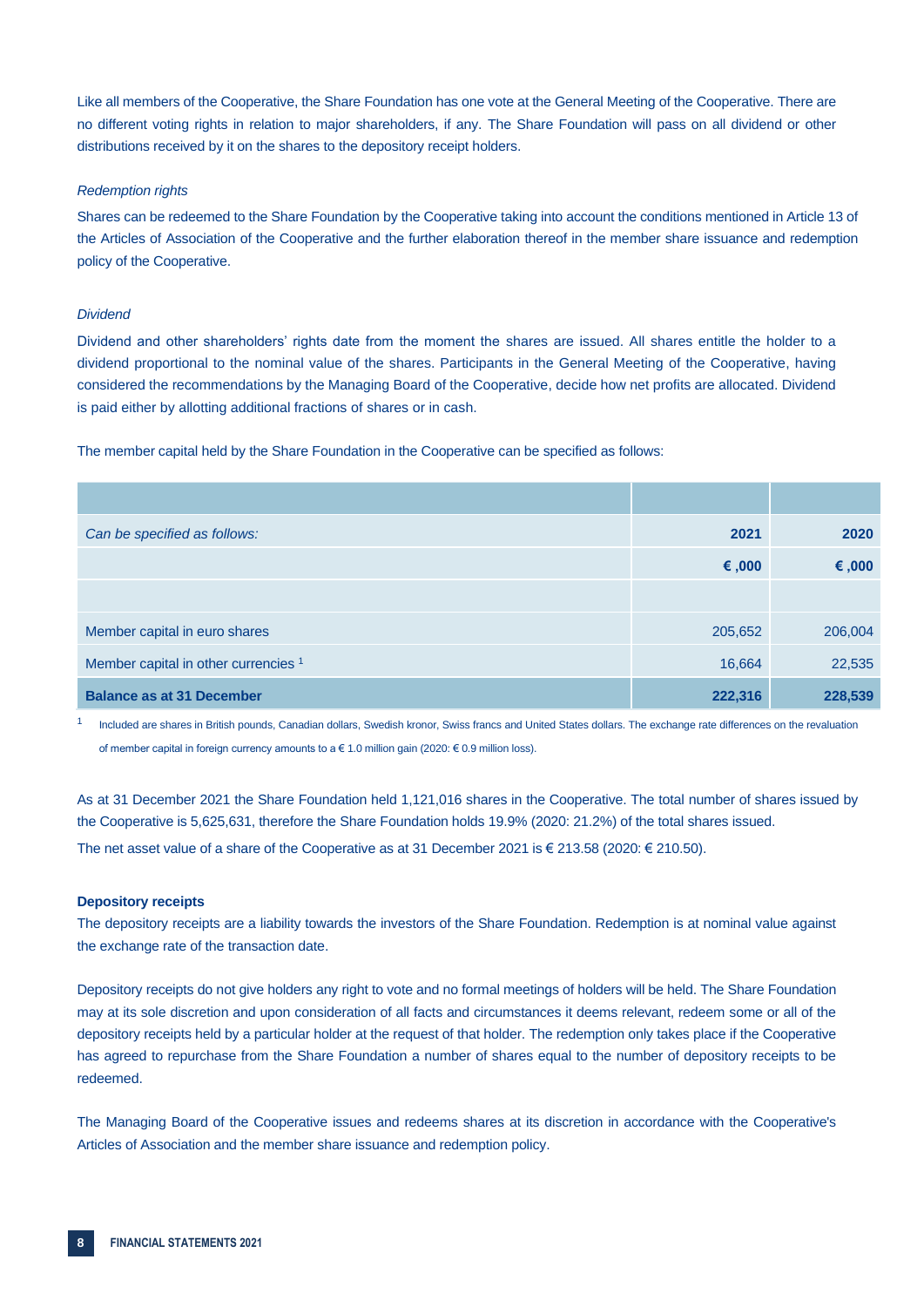The depository receipts can be specified as follows:

| Can be specified as follows:                         | 2021    | 2020    |
|------------------------------------------------------|---------|---------|
|                                                      | €,000   | €,000   |
|                                                      |         |         |
| Depository receipts in euro                          | 205,652 | 206,004 |
| Depository receipts in other currencies <sup>1</sup> | 16,664  | 22,535  |
| <b>Balance as at 31 December</b>                     | 222,316 | 228,539 |

1 Included are depository receipts in British pounds, Canadian dollars, Swedish kronor, Swiss francs and United States dollars. The exchange rate differences on the revaluation of depository receipts in foreign currency amounts to a € 1.0 million loss (2020: € 0.9 million gain).

| Changes in depository receipts can be specified as follows: | 2021      | 2020      |
|-------------------------------------------------------------|-----------|-----------|
|                                                             | €,000     | €,000     |
|                                                             |           |           |
| Balance as at 1 January                                     | 228,539   | 237,619   |
| Investments during the year                                 | 13,911    | 12,818    |
| Redemptions during the year                                 | (21, 146) | (27, 298) |
| <b>Transfers</b>                                            | (8)       | 6,281     |
| Exchange rate differences                                   | 1,020     | (881)     |
| <b>Balance as at 31 December</b>                            | 222,316   | 228,539   |

As per 31 December 2021 the Share Foundation has issued 1,121,016 depository receipts. For the relative percentage, refer back to the note on the member capital in the Cooperative.

#### **Dividend**

In 2021 the Cooperative did not pay dividend on the member shares and consequently the Share Foundation did not receive dividend that it could pass on to the depository receipt holders.

| Dividends can be specified as follows:                   | 2021  | 2020  |
|----------------------------------------------------------|-------|-------|
|                                                          | €,000 | €,000 |
|                                                          |       |       |
| Dividends received from the Cooperative                  |       |       |
| Dividends paid or credited to depository receipt holders |       |       |
| <b>Balance as at 31 December</b>                         |       |       |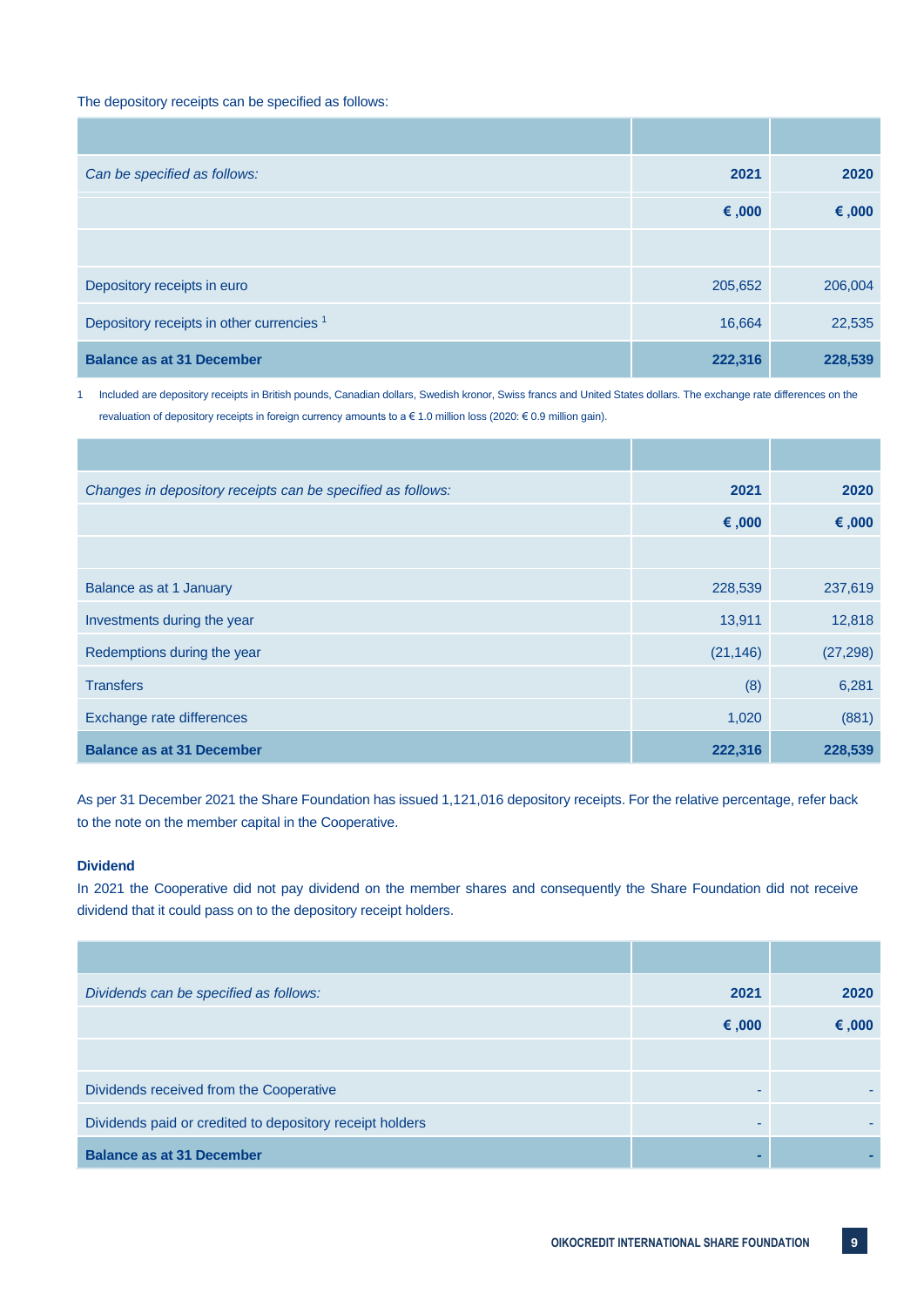## **Risk factors**

The Share Foundation functions as an administrative office (*Stichting Administratiekantoor*) of the Cooperative, for the sole purpose of issuing depository receipts. The proceeds of the depository receipts (after deduction of any taxes) will be used by the Share Foundation for the purchase of shares in the Cooperative. Unlike shares in the Cooperative, depository receipts do not come with voting rights. The board of the Share Foundation acts on behalf of the depository receipt holders and as a member of the Cooperative, the Share Foundation has one voting right at the Cooperative's General Meeting. The Share Foundation does not have any other activities. The following is an overview of the important risk factors involved.

#### **Operational Risk**

Operational risk is the risk of loss resulting from inadequate or failed internal processes, actions by people (e.g. human error) and systems or from external events. The administration of depository receipts carries an inherent, general risk of mistakes resulting from human error or system failures. In addition, the Share Foundation has outsourced to the Cooperative all aspects of the administration of depository receipts, including front-, mid-, and back-office activities, as well as second- and third-line monitoring. This means that the activities are monitored indirectly, through monitoring of the service level agreement, which brings about an additional risk (relative to having all activities take place in-house) that operational risk may not be detected by the Share Foundation.

#### **Compliance Risk**

Compliance risk is the risk related to the failure to comply with laws/regulations, internal rules/policies and good business practices. Depository receipts constitute registered claims (*vorderingen op naam*) against the Share Foundation. They represent the beneficial interest in the shares, issued on a one-to-one basis by the Cooperative. Depository receipts qualify as securities, and therefore their issuance and distribution are subject to the securities laws and regulations in each jurisdiction, including requirements for disclosure documents, distribution and qualifications of investors. While the Share Foundation's policy in 2021 was to market depository receipts only in Austria, France, Italy, Spain and Sweden, and in the UK and Ireland until 2 June 2021, historically incidental sales have been done following the requests of investors resident in other jurisdictions where the Share Foundation is not engaged in an offer to the public. The total amounts are not material and the Share Foundation monitors to ensure that the Cooperative has adjusted its processes to ensure that sales occur only in the jurisdictions approved under the current policy.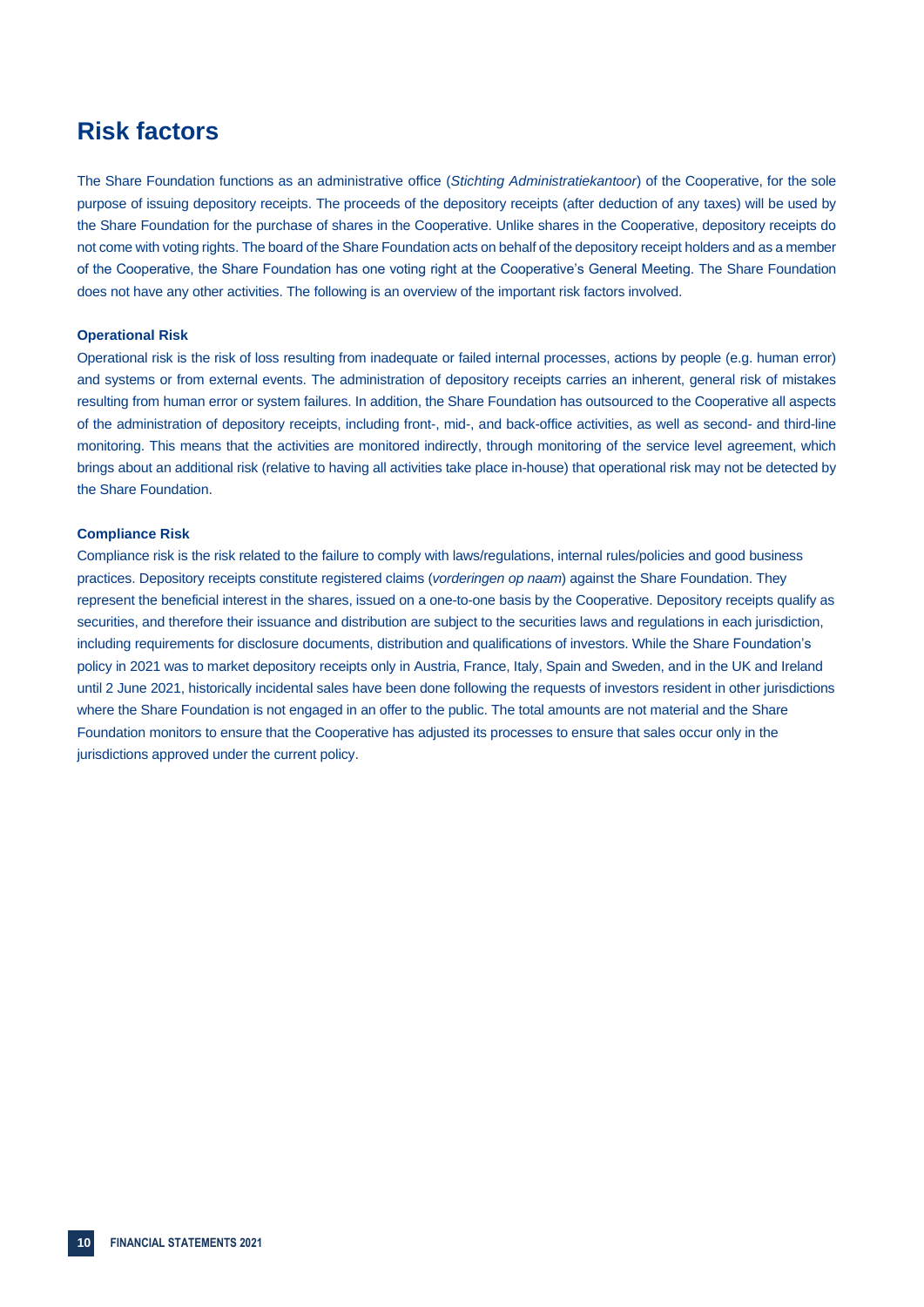# **Notes to the balance sheet**

#### **1 General reserve**

| Can be specified as follows:      | 2021  | 2020            |
|-----------------------------------|-------|-----------------|
|                                   | €,000 | €,000           |
|                                   |       |                 |
| Balance as at 1 January           | (15)  | 10 <sup>°</sup> |
| Appropriation of result book year |       | (25)            |
| <b>Balance as at 31 December</b>  | (15)  | (15)            |

The negative reserve that occurred in the year 2020 can be resolved due to the fact that the Cooperative and the Share Foundation committed to strive to work towards a solution to resolve negative equity at the Share Foundation under the service level agreement.

#### **2 Payable to investors**

In the section *Member capital in the Cooperative, depository receipts and dividend*, the member capital in the Cooperative and the depository receipts of the Share Foundation are disclosed. During December 2021 investors wishing to invest in depository receipts advanced funds to the Share Foundation. In accordance with the Cooperative's member share issuance and redemption policy, and its implementation by the Share Foundation, these depository receipts were issued on 1 January 2022. Therefore there is a payable towards the investors as at 31 December for € 1.1 million (2020: € 1.5 million).

#### **3 Payable to the Cooperative**

The amount payable to the Cooperative was  $\epsilon$  1.9 million (2020:  $\epsilon$  1.3 million). This position with the Cooperative is payable on demand and can be offset against the cash and banks position. The payable occurs due to the fact that transactions are occasionally processed through the bank account of the Cooperative and are booked through the intercompany account between the Cooperative and the Share Foundation.

#### **4 Payable (receivable) Oikocredit International Support Foundation**

As at 31 December 2021 the Share Foundation has no payable nor receivable to the Stichting Oikocredit International Support Foundation (2020: € 35,000). During 2021 a monthly settlement took place between the Share Foundation and the Stichting Oikocredit International Support Foundation.

#### **5 Commitments and contingencies not included in the balance sheet**

Following the implementation of the member share issuance and redemption policy on 1 September 2020, the decision to honour issuance and redemption requests received in a calendar month is made on the fifth working day of the following month, and the issuance and redemption orders are registered as of the first of that month. This means that requests for issuance and redemption of shares and thus depository receipts received during December 2021 will be registered as of 1 January 2022. In total there was € 0.7 million of depository receipts to be redeemed to investors as at 31 December 2021. The depository receipts to be issued as per 31 December 2021 are visible on balance as a payable towards the investors of € 1.1 million. On 7 January 2022 the Managing Board of the Cooperative decided to issue and redeem the requests submitted in December 2021.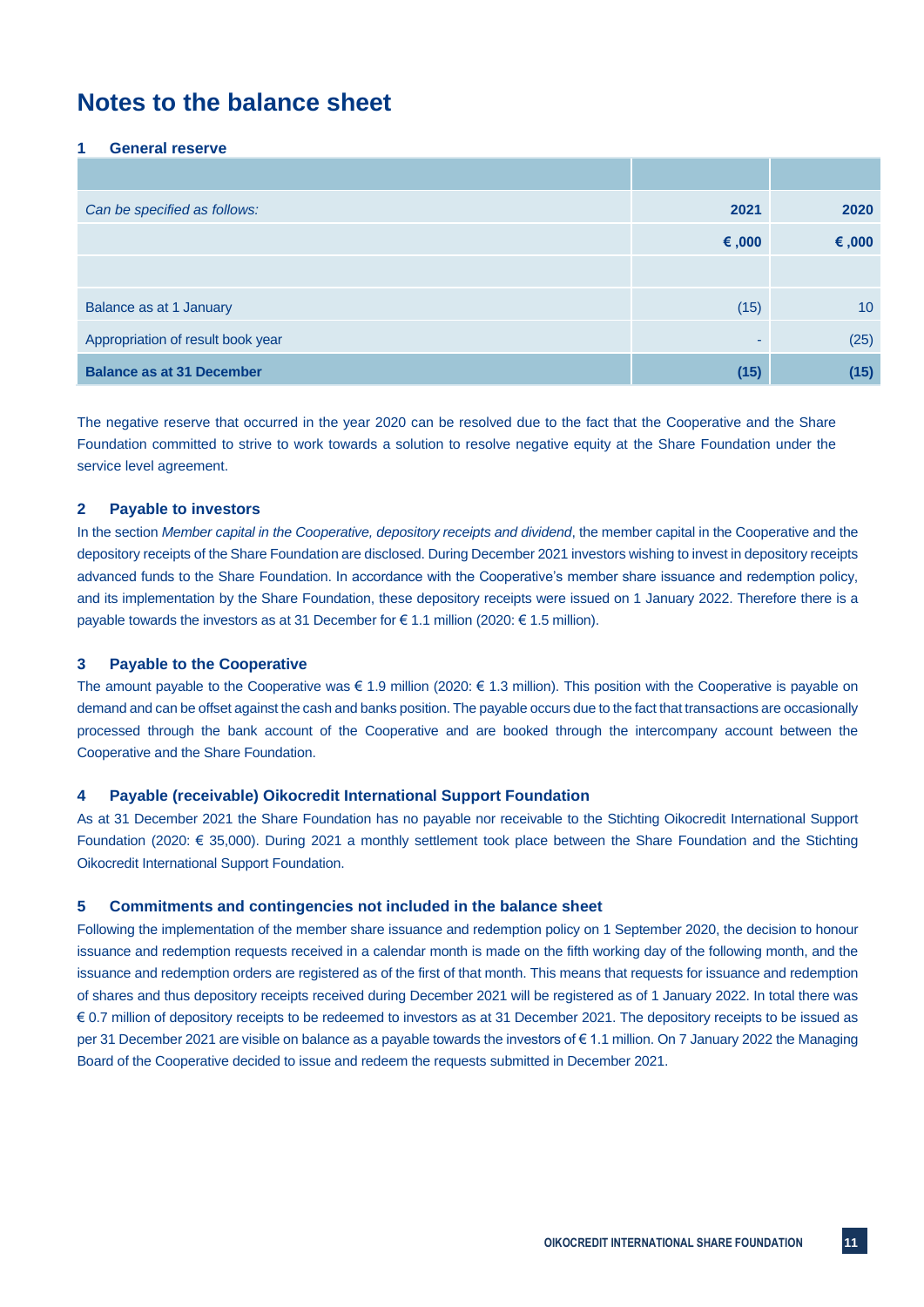# **Notes to the income statement**

#### **6 Exchange rate differences**

The exchange rate differences amount to  $\epsilon$  0 in the year 2021 following the outsourcing agreement with the Cooperative (2020: € 22,000 negative).

#### **7 Personnel expenses**

At 31 December 2021, 2.9 (2020: 2.9) full-time equivalents (FTEs) were employed by the Share Foundation based in Austria. Of the total FTEs, 17% were men and 83% women. All expenses are carried by the Cooperative.

#### **8 General and other expenses**

| Can be specified as follows:            | 2021  | 2020  |
|-----------------------------------------|-------|-------|
|                                         | €,000 | €,000 |
|                                         |       |       |
| Administration fee from the Cooperative |       | (3)   |
| <b>Balance as at 31 December</b>        |       | (3)   |

#### **9 Related party transactions**

#### **Transactions with the Cooperative during the year**

Effective as of 1 January 2021, the Share Foundation signed a new service level agreement with the Cooperative, which replaced the previous agreement. The Cooperative will bear the costs of the Share Foundation as its own costs and third parties will invoice these costs to the Cooperative only. This means that the Cooperative will no longer grant a contribution for costs to the Share Foundation. Pursuant to this agreement, the Cooperative will perform all activities related to the administration of depository receipts and bear the related costs as its own costs. In 2021 the total costs accounted in the Cooperative related to the Share Foundation amounted to € 165,000 (2020: € 189,000).

#### **Transactions with the Stichting Oikocredit International Support Foundation**

In 2021, the Share Foundation donated € 129,000 to the Stichting Oikocredit International Support Foundation from dividends and investments in depository receipts.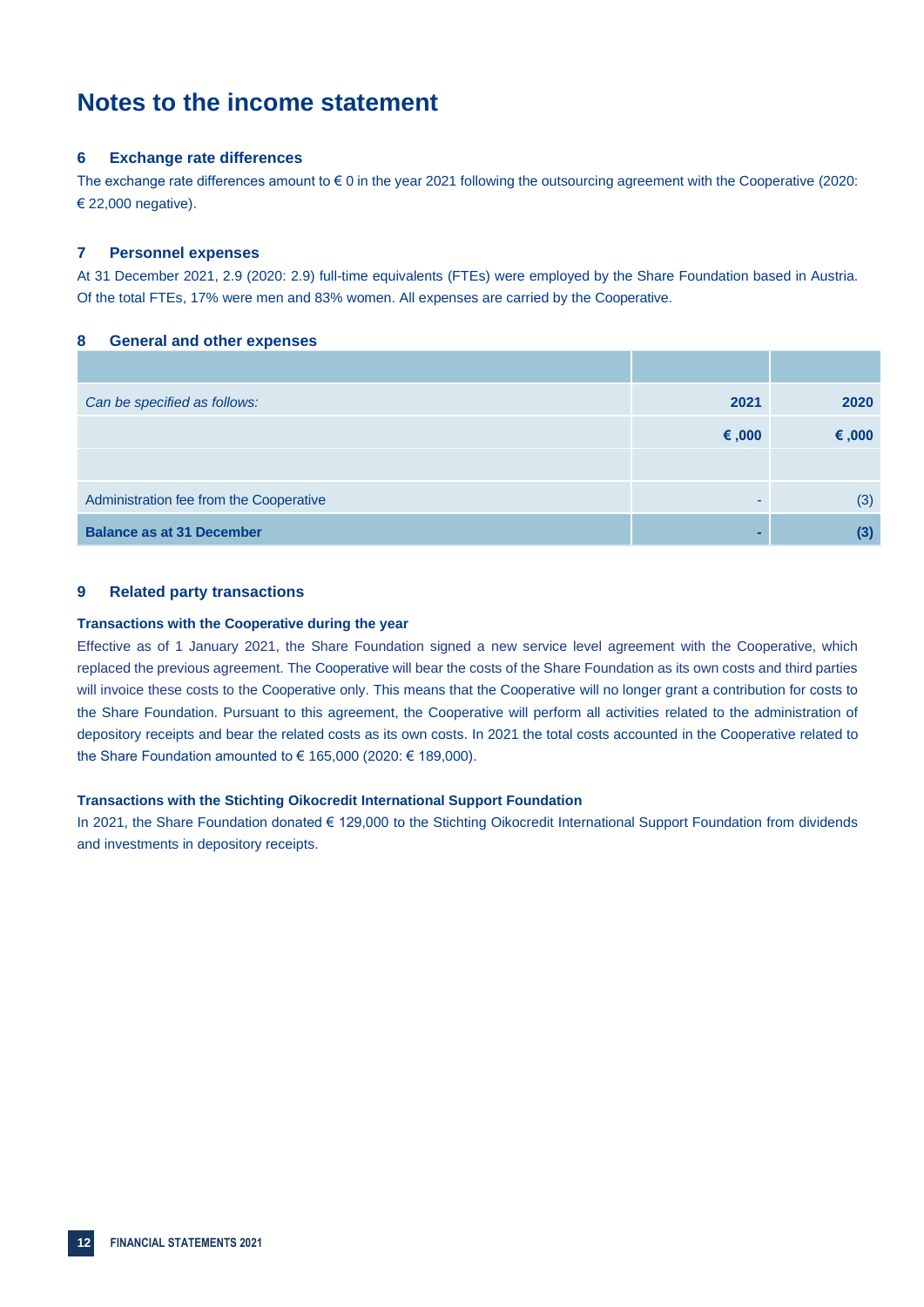# **Other information**

#### **Allocation of results**

The net result of the Share Foundation is zero and therefore there is no allocation needed.

#### **Subsequent events**

There are no subsequent events.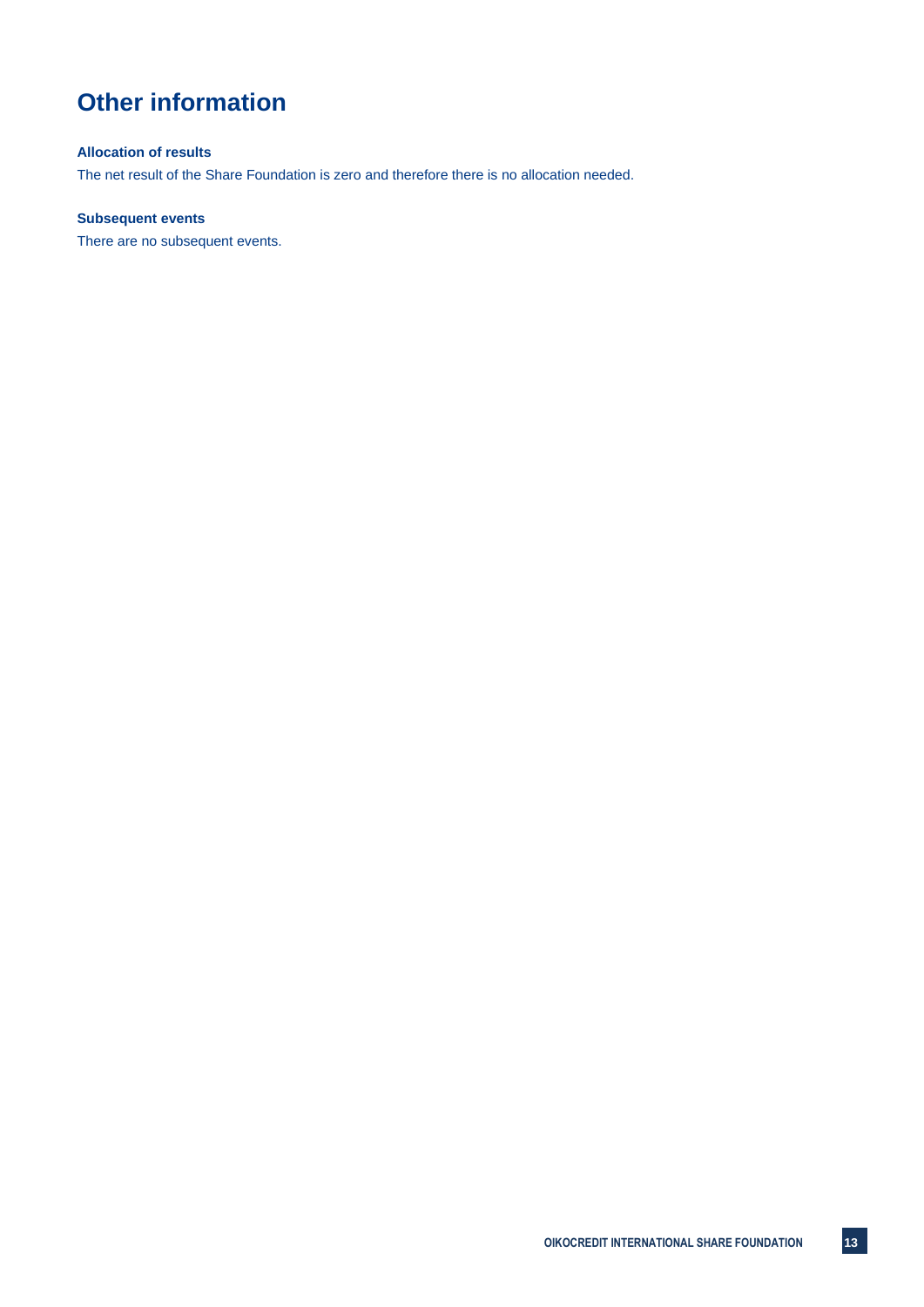**Auditor's Report**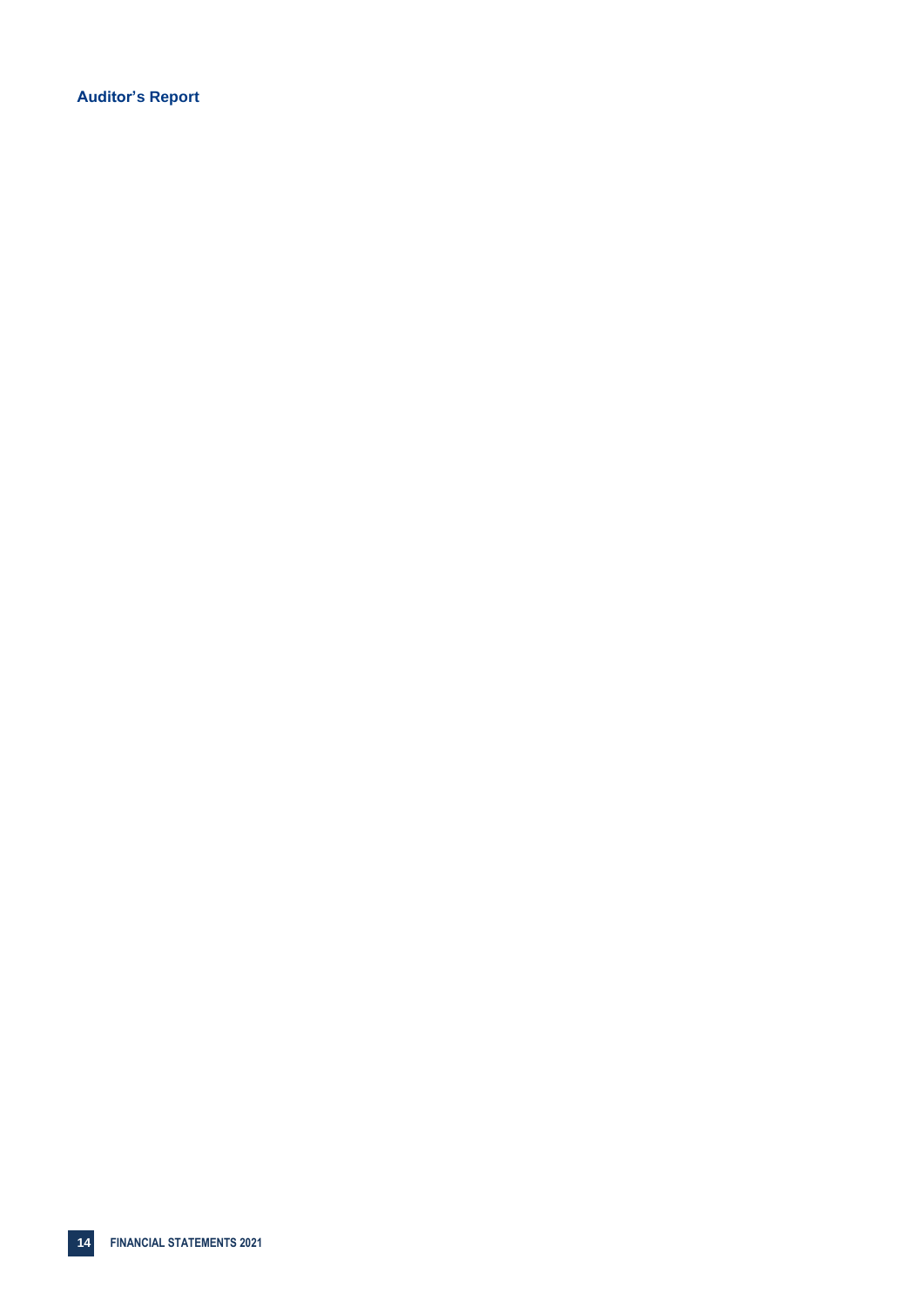

## **Independent auditor's report**

To: the Board of Stichting Oikocredit International Share Foundation

## **Report on the audit of the accompanying financial statements**

## *Our opinion*

We have audited the financial statements for the year ended as at 31 December 2021 of Stichting Oikocredit International Share Foundation, based in Amersfoort.

In our opinion the accompanying financial statements give a true and fair view of the financial position of Stichting Oikocredit International Share Foundation as at 31 December 2021, and of its result for the year 2021 in accordance with Part 9 of Book 2 of the Dutch Civil Code.

The financial statements comprise:

- 1 the balance sheet as at 31 December 2021;
- 2 the profit and loss account for the year 2021; and
- 3 the notes comprising a summary of the accounting policies and other explanatory information.

## *Basis for our opinion*

We conducted our audit in accordance with Dutch law, including the Dutch Standards on Auditing. Our responsibilities under those standards are further described in the 'Our responsibilities for the audit of the financial statements' section of our report.

We are independent of Stichting Oikocredit International Share Foundation in accordance with the Wet toezicht accountantsorganisaties (Wta, Audit firms supervision act), the 'Verordening inzake de onafhankelijkheid van accountants bij assurance-opdrachten' (ViO, Code of Ethics for Professional Accountants, a regulation with respect to independence) and other relevant independence regulations in the Netherlands. Furthermore, we have complied with the 'Verordening gedrags- en beroepsregels accountants' (VGBA, Dutch Code of Ethics).

We believe the audit evidence we have obtained is sufficient and appropriate to provide a basis for our opinion.

## **Report on the other information included in the annual report**

In addition to the financial statements and our auditor's report thereon, the annual report contains other information which consists of:

- board report;
- allocation of results; and
- subsequent events.

Based on the following procedures performed, we conclude that the other information is consistent with the financial statements and does not contain material misstatements.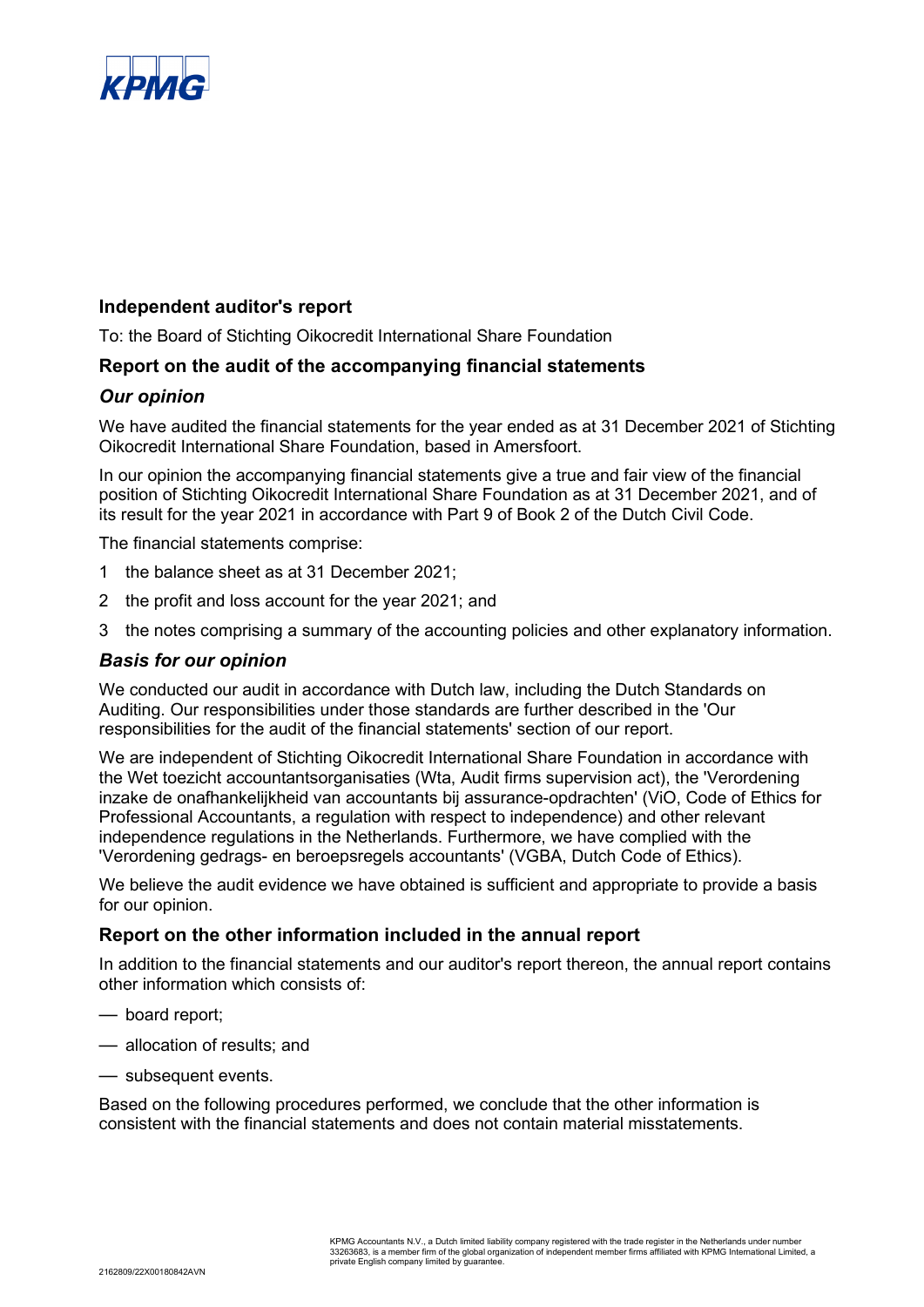

We have read the other information. Based on our knowledge and understanding obtained through our audit of the financial statements or otherwise, we have considered whether the other information contains material misstatements.

By performing these procedures, we comply with the requirements of Part 9 of Book 2 of the Dutch Civil Code and the Dutch Standard 720. The scope of the procedures performed is less than the scope of those performed in our audit of the financial statements.

The Board is responsible for the preparation of the other information.

## **Description of the responsibilities for the financial statements**

## *Responsibilities of the Board for the financial statements*

The Board is responsible for the preparation and fair presentation of the financial statements in accordance with Part 9 of Book 2 of the Dutch Civil Code. Furthermore, the Board is responsible for such internal control as the Board determines is necessary to enable the preparation of the financial statements that are free from material misstatement, whether due to errors or fraud.

As part of the preparation of the financial statements, the Board is responsible for assessing the company's ability to continue as a going concern. Based on the financial reporting framework mentioned, the Board should prepare the financial statements using the going concern basis of accounting unless the Board either intends to liquidate the Foundation or to cease operations, or has no realistic alternative but to do so. The Board should disclose events and circumstances that may cast significant doubt on the company's ability to continue as a going concern in the financial statements.

The Board is responsible for overseeing the company's financial reporting process.

## *Our responsibilities for the audit of the financial statements*

Our objective is to plan and perform the audit engagement in a manner that allows us to obtain sufficient and appropriate audit evidence for our opinion.

Our audit has been performed with a high, but not absolute, level of assurance, which means we may not have detected all material errors and fraud during our audit.

We have exercised professional judgement and have maintained professional scepticism throughout the audit, in accordance with Dutch Standards on Auditing, ethical requirements and independence requirements. Our audit included among others:

- identifying and assessing the risks of material misstatement of the financial statements, whether due to errors or fraud, designing and performing audit procedures responsive to those risks, and obtaining audit evidence that is sufficient and appropriate to provide a basis for our opinion. The risk of not detecting a material misstatement resulting from fraud is higher than for one resulting from errors, as fraud may involve collusion, forgery, intentional omissions, misrepresentations, or the override of internal control;
- obtaining an understanding of internal control relevant to the audit in order to design audit procedures that are appropriate in the circumstances, but not for the purpose of expressing an opinion on the effectiveness of the Foundation's internal control;